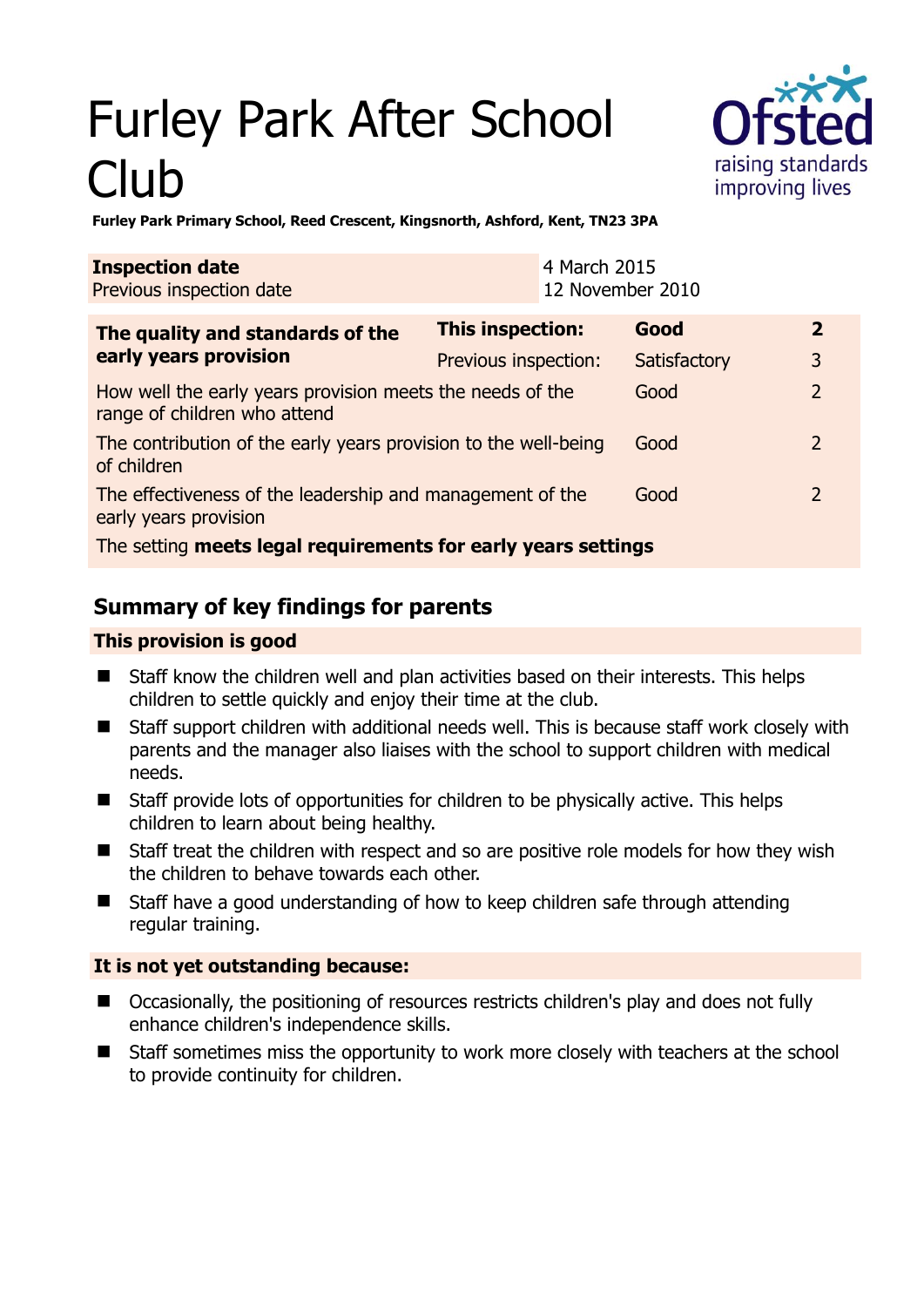# **What the setting needs to do to improve further**

#### **To further improve the quality of the early years provision the provider should:**

- $\blacksquare$  review the arrangement of resources to make sure they are accessible for all children
- $\blacksquare$  further develop systems to work in partnership with the school to provide continuity between school and the club.

#### **Inspection activities**

- The inspector observed the children during play and other activities.
- The inspector talked to parents and took account of their views.
- The inspector spoke to managers, staff and children throughout the inspection.
- The inspector looked at documentation including staff records, children's information and policies and procedures.

#### **Inspector**

Lucy Newman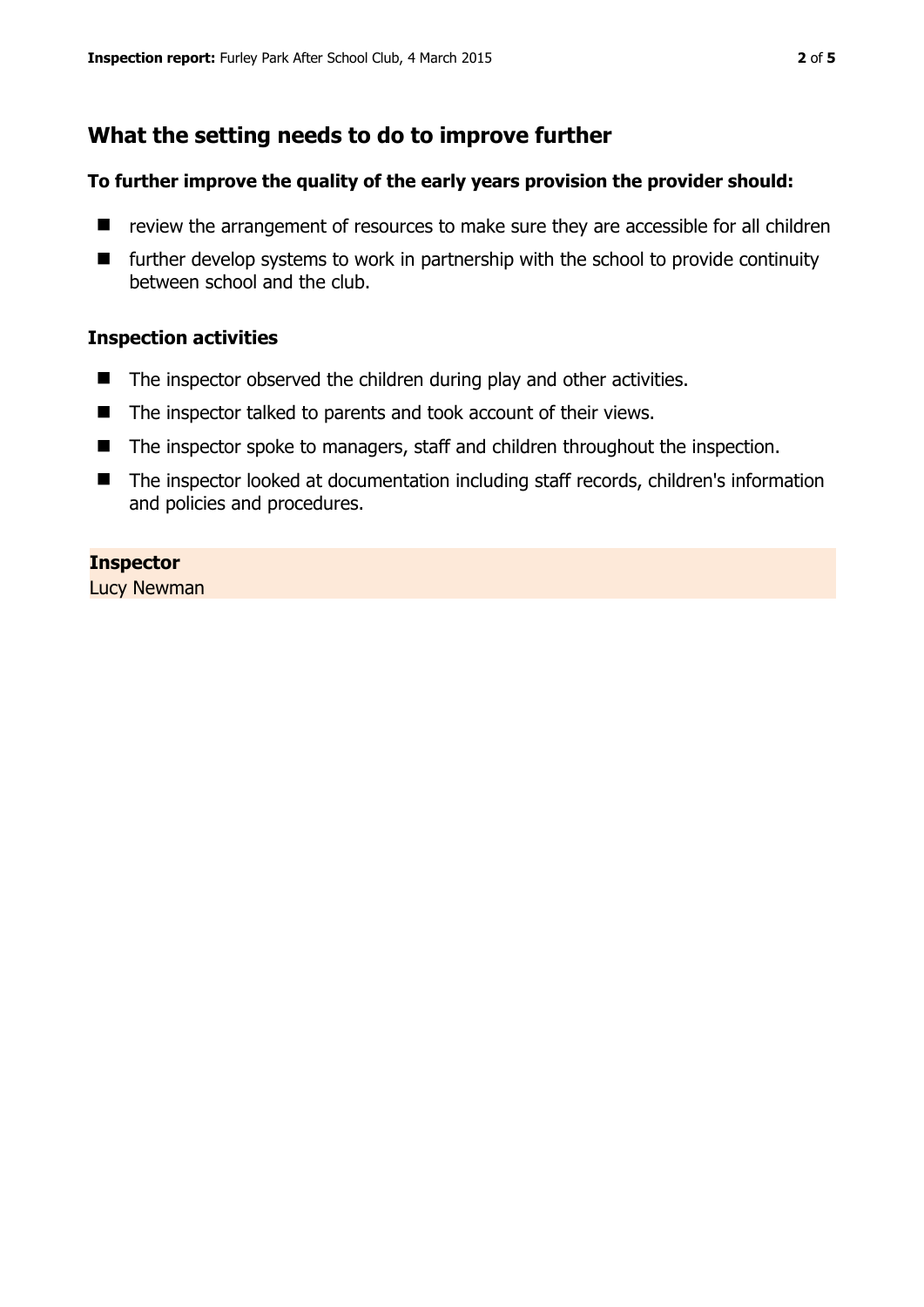### **Inspection findings**

#### **How well the early years provision meets the needs of the range of children who attend. This is good**

Staff provide a range of experiences that meet children's needs through both indoor and outdoor activities. All staff are aware of children's individual needs and understand how to support them. Children gain a strong sense of achievement as they are given time to complete activities to their satisfaction. For example, staff put snacks aside for children so they have time to complete their crafts. Staff help children to develop good social, physical and communication skills. They skilfully negotiate with children and teach them to share with their friends. Staff listen to what children have to say. They talk with them, helping them to understand how to communicate effectively. Parents report that their children enjoy their time at the club and that staff are very caring and approachable.

#### **The contribution of the early years provision to the well-being of children is good**

Staff have warm and positive relationships with children. They find out children's interests from parents before children start and make sure these are available. This helps children to settle quickly and feel welcome. Children of all ages play and enjoy their time together. Children understand how to behave because staff make their expectations clear. Staff value children's views. They willingly change or adapt activities to meet children's interests. This supports children's self-esteem and confidence. Staff provide healthy food and children grow their own fruit and vegetables. This teaches children about healthy eating. Staff support children to be independent, for example, children serve themselves at snack time. Children are encouraged by staff to choose what and where to play. This further supports children's independence. Staff know how to keep children safe. A risk assessment is in place and staff carry out a daily safety check of the premises and equipment.

#### **The effectiveness of the leadership and management of the early years provision is good**

The leadership and management of the club are strong. There is a robust system in place for recruiting staff. This helps to keep children safe. Regular supervision and ongoing training helps staff to work effectively with children. The management team has strong safeguarding procedures. All staff know the procedures to follow if they have a concern about a child's safety at home or at the club. Policies and procedures provide a clear structure for the running of the club. This benefits parents, staff and children. For example, children know they are not allowed to use their mobile phones or take photographs of each other at the club. They understand this is to keep them safe. The manager deploys staff well, which helps to ensure they meet children's needs. Parents report they know who to contact if they have a concern. Staff are very effective at seeking the views of children in making improvements.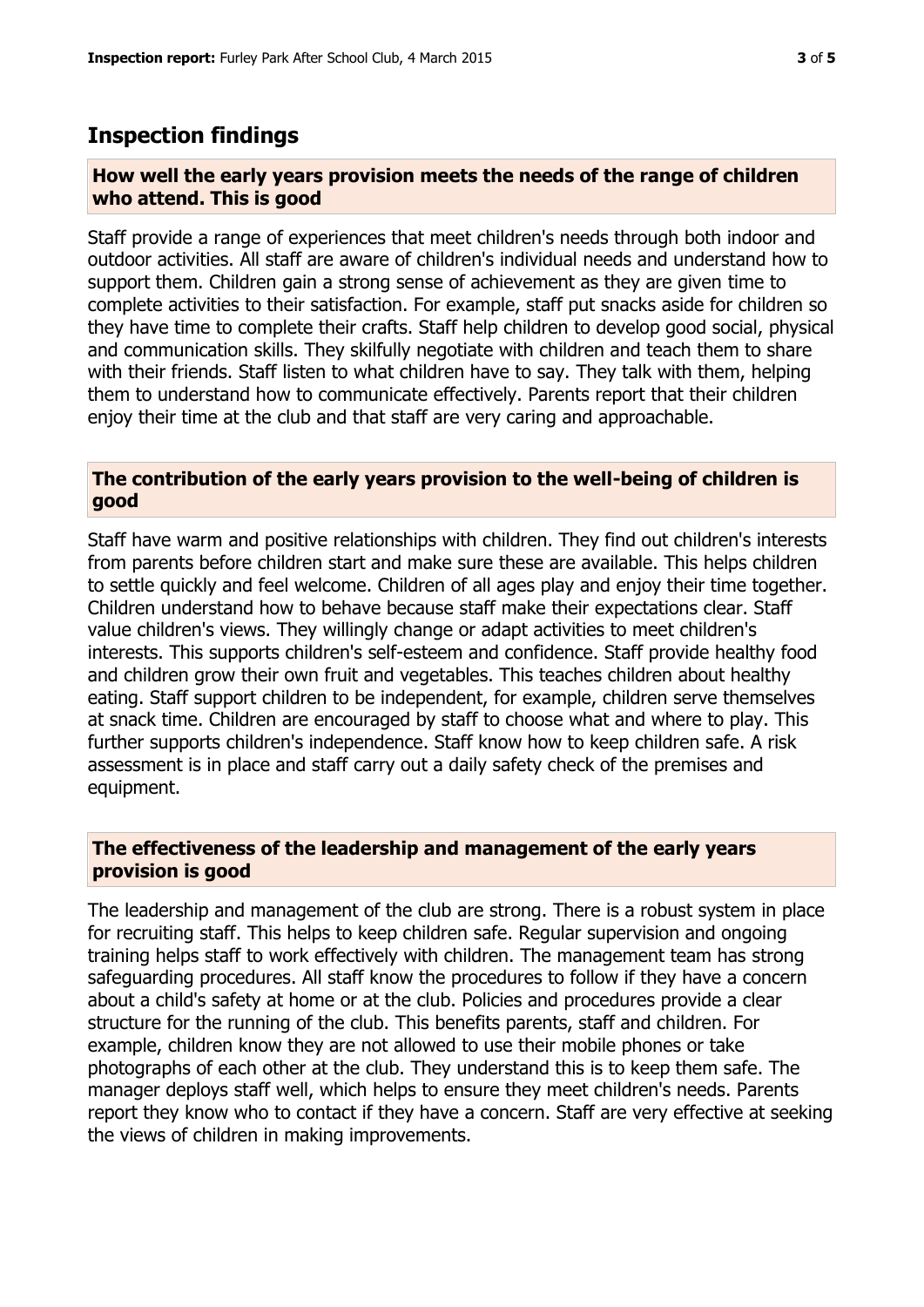# **Setting details**

| Unique reference number            | EY349879                             |  |
|------------------------------------|--------------------------------------|--|
| <b>Local authority</b>             | Kent                                 |  |
| <b>Inspection number</b>           | 844119                               |  |
| <b>Type of provision</b>           | Out of school provision              |  |
| <b>Registration category</b>       | Childcare - Non-Domestic             |  |
| <b>Age range of children</b>       | $4 - 8$                              |  |
| <b>Total number of places</b>      | 32                                   |  |
| Number of children on roll         | 31                                   |  |
| <b>Name of provider</b>            | <b>Furley Park After School Club</b> |  |
| <b>Date of previous inspection</b> | 12 November 2010                     |  |
| <b>Telephone number</b>            | 07948 443 720                        |  |

Furley Park After School Club registered in June 2007. The after school club operates from Furley Park Primary Academy in Ashford, Kent. The club is open Monday to Friday from 3.10pm to 5.45pm, term time only. It is one of several out of school clubs run by Kent Play Clubs. Four members of staff hold relevant childcare qualifications.

This inspection was carried out by Ofsted under sections 49 and 50 of the Childcare Act 2006 on the quality and standards of provision that is registered on the Early Years Register. The registered person must ensure that this provision complies with the statutory framework for children's learning, development and care, known as the Early Years Foundation Stage.

Any complaints about the inspection or the report should be made following the procedures set out in the guidance 'Complaints procedure: raising concerns and making complaints about Ofsted', which is available from Ofsted's website: www.gov.uk/government/organisations/ofsted. If you would like Ofsted to send you a copy of the guidance, please telephone 0300 123 4234, or email enquiries@ofsted.gov.uk.